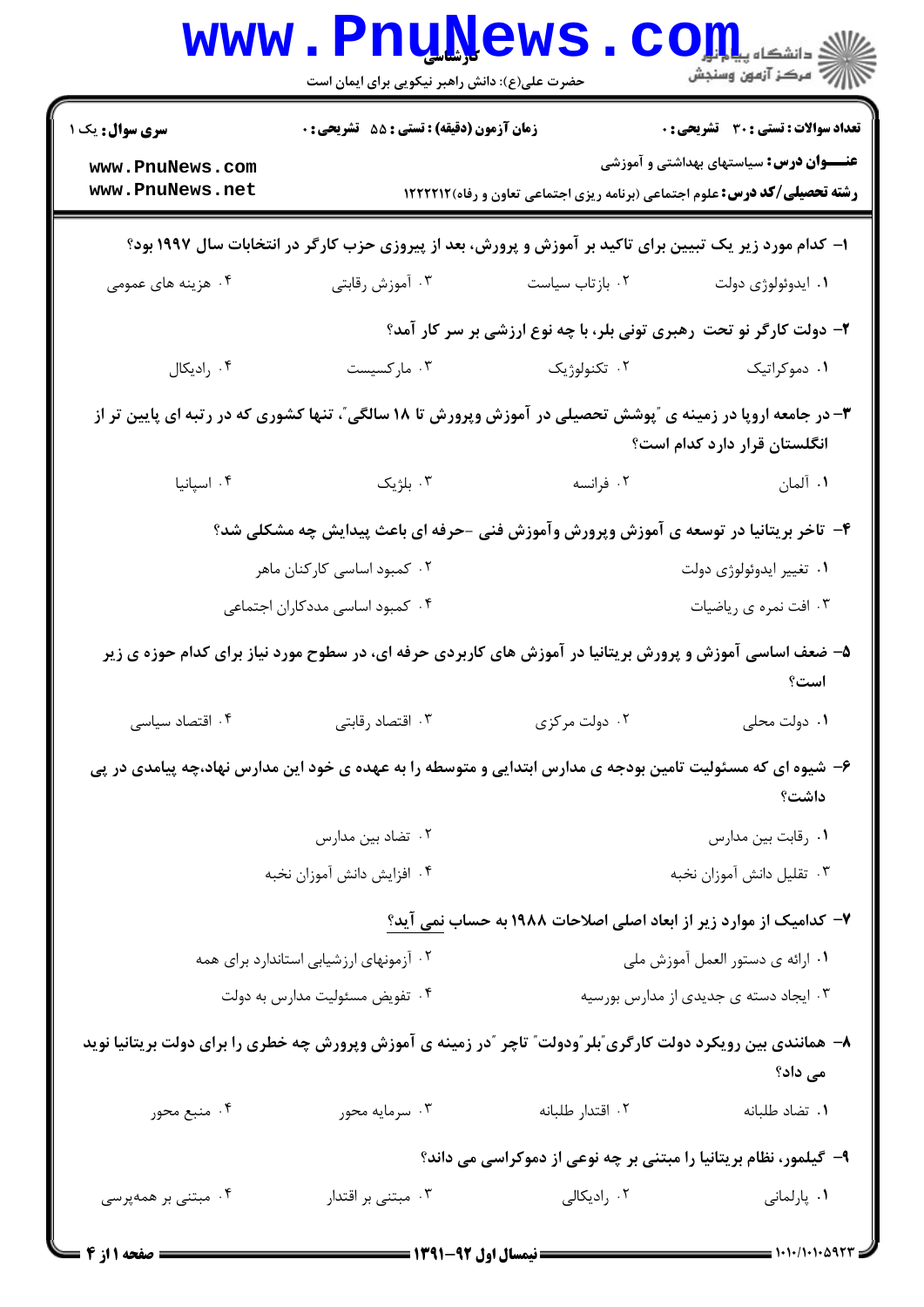| <b>سری سوال : ۱ یک</b> | زمان آزمون (دقیقه) : تستی : 55٪ تشریحی : 0 |                                                                                                            | تعداد سوالات : تستي : 30 ٪ تشريحي : 0           |  |  |
|------------------------|--------------------------------------------|------------------------------------------------------------------------------------------------------------|-------------------------------------------------|--|--|
| www.PnuNews.com        |                                            |                                                                                                            | <b>عنــــوان درس:</b> سیاستهای بهداشتی و آموزشی |  |  |
| www.PnuNews.net        |                                            | <b>رشته تحصیلی/کد درس:</b> علوم اجتماعی (برنامه ریزی اجتماعی تعاون و رفاه)1۲۲۲۱۲                           |                                                 |  |  |
|                        |                                            | +ا– در سیاست گذاری های آموزشی بریتانیا، منظور از LMS این بود که بودجه ی مدارس به کدام گروه زیر واگذار شود؟ |                                                 |  |  |
| ۰۴ دولت                | ۰۳ پارلمان                                 | ۰۲ معتمدين                                                                                                 | ۰۱ مدیران                                       |  |  |
|                        |                                            | <b>۱۱- کدام گزینه ی زیر در مورد "آفستد" صحیح می باشد؟</b>                                                  |                                                 |  |  |
| ۰۴ میراث سرمایهداری    | ۰۳ نگهبان مدرسه                            | ۰۲ مدیران کارگری                                                                                           | ٠١ نگهبانان دولت                                |  |  |
|                        |                                            | ۱۲- نحوه ی شکل گیری سیاست گذاری آموزشی حزب کارگر نو، نشان می داد که چه نوع سیاست گذاری اجتماعی در          | انگلستان در حال پیاده شدن است؟                  |  |  |
| ۰۴ اقتصاد گرا          | ۰۳ فرد گرا                                 | ۰۲ نخبه گرا                                                                                                | ۱. عام گرا                                      |  |  |
|                        |                                            | ۱۳- سیمای کلی الگوی سیاست گذاری دولت کارگری بر مبنای چه نوع اصلاحی بود؟                                    |                                                 |  |  |
| ۰۴ پله به پله          | ۰۳ عام گرايي                               | ۰۲ تمرکز گرایی                                                                                             | ۰۱ خدماتی                                       |  |  |
|                        |                                            | ۱۴- برنامه ی دولت بلر برای گسترش مدارس دینی و درگیر کردن شرکت های خصوصی در تامین بودجه ی مدارس، ناشی از    | <b>کدام مورد زیر بوده است؟</b>                  |  |  |
| ۰۴ فشار دموکراتیک      | ۰۳ رقابت مدارس                             | ۰۲ تفکر دولت                                                                                               | ٠١ تقليل نخبگان                                 |  |  |
|                        |                                            | 1۵- یک الگوی دموکراتیک، ابتکار عمل را بدست چه نهادی می دهد؟                                                |                                                 |  |  |
| ۰۴ محافظه کاران        | ۰۳ کارگران                                 | ۰۲ حکومت                                                                                                   | ۰۱ دولت                                         |  |  |
|                        |                                            | ۱۶– در صورت به رسمیت شناختن کدام مورد زیر می توانیم مشکلات مربوط به سیاست گذاری در بریتانیا را تبیین کنیم؟ |                                                 |  |  |
| ۰۴ تضاد طبقاتی         | ۰۳ تضاد اقتصادی                            | ۰۲ کنترل نخبگان                                                                                            | ۰۱ فرايند تمركز                                 |  |  |
|                        |                                            | <b>۱۷</b> - یک نمونه ی تاریخی از رابطه ی کار ورفاه، توسعه ی کدام مورد زیر است؟                             |                                                 |  |  |
|                        | ۰۲ کنترل قیمت ها                           |                                                                                                            | ۰۱ افزایش سرمایه داری                           |  |  |
|                        | ۰۴ افزایش تحصیل کرده ها                    |                                                                                                            | ۰۳ اتحادیه های کارگری                           |  |  |
|                        |                                            | ۱۸− در فرانسه، آلمان و سوئد چه نوع رویکردی موجب برنامه ریزی نظام اقتصادی و رفاهی به صورت توأمان شده است؟   |                                                 |  |  |
| ۰۴ مارکسیستی           | ۰۳ شراکت <sub>ی</sub>                      | ۰۲ فمنیستی                                                                                                 | ۰۱ کینزی                                        |  |  |
|                        |                                            | ۱۹- در اثر شکل گیری کدام مورد زیر، شغل دایره ی شمول اجتماعی فرد را گسترش نمی دهد؟                          |                                                 |  |  |
| ۰۴ بازار کار نابرابر   | ۰۳ تضاد طبقات <i>ی</i>                     | ۰۲ تضاد شغلی                                                                                               | ۰۱ بازار کار دوگانه                             |  |  |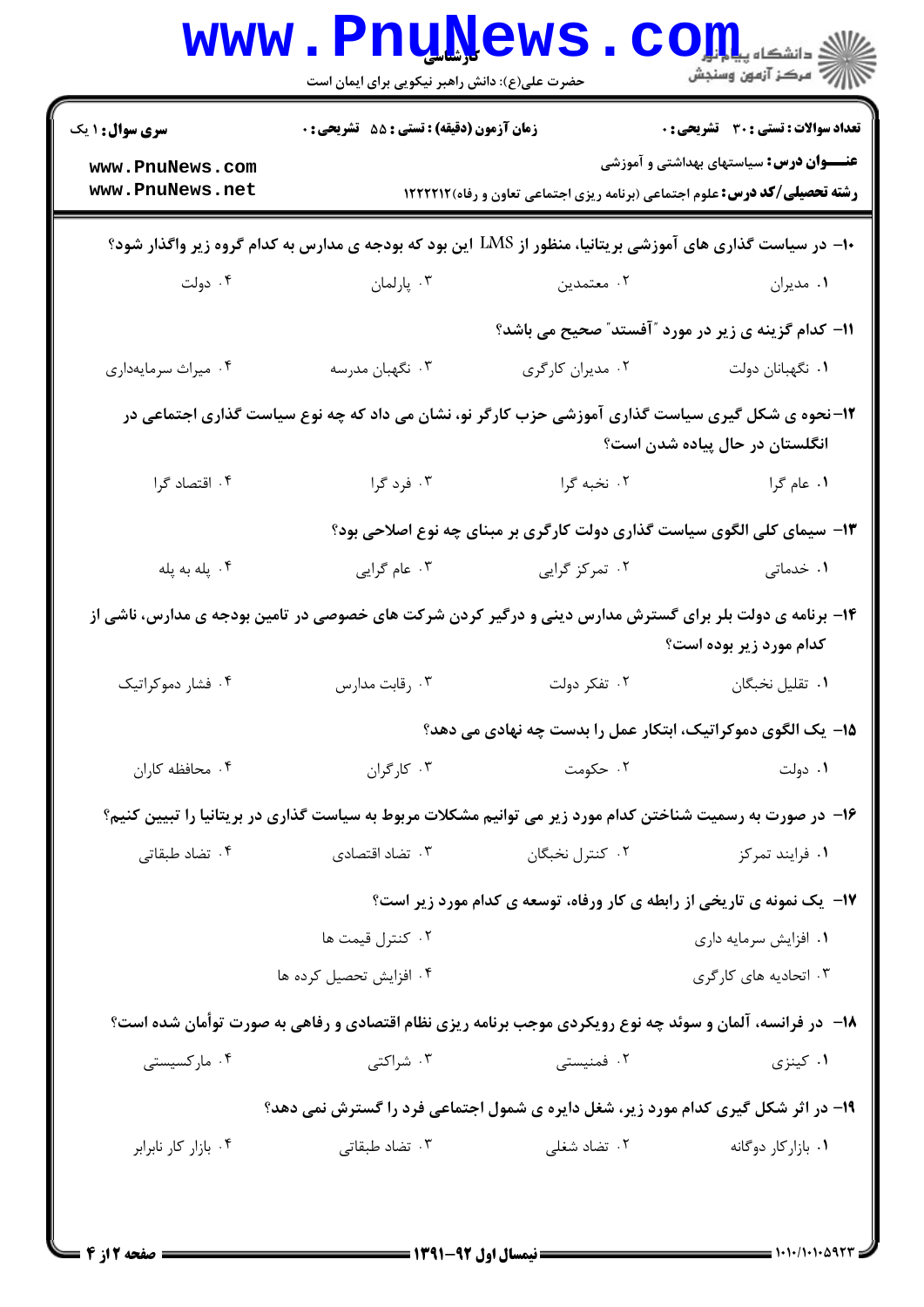| <b>سری سوال : ۱ یک</b>             | زمان آزمون (دقیقه) : تستی : 55 آتشریحی : 0 |                                                                                                                  | تعداد سوالات : تستي : 30 ٪ تشريحي : 0          |
|------------------------------------|--------------------------------------------|------------------------------------------------------------------------------------------------------------------|------------------------------------------------|
| www.PnuNews.com<br>www.PnuNews.net |                                            | <b>رشته تحصیلی/کد درس:</b> علوم اجتماعی (برنامه ریزی اجتماعی تعاون و رفاه)1۲۲۲۱۲                                 | <b>عنـــوان درس:</b> سیاستهای بهداشتی و آموزشی |
|                                    |                                            | +۲- کدام گروه زیر نه تنها بیکار بودند، بلکه بیکاری برای آن ها مثل سند هویت بود و از آن طریق خواستار بهره مندی از | مستمری می شدند؟                                |
| ۰۴ مدعیان                          | ۰۳ سالمندان                                | ٠٢ فقيران                                                                                                        | ٠١. گدايان                                     |
|                                    |                                            | <b>۲۱</b> -  دولت کارگری از سال ۱۹۹۷ ، چه موضوعی را در مرکز توجه سیاستگذاری رفاه اجتماعی خویش قرار داده است؟     |                                                |
| ۰۴ درمان                           | ۰۳ بهداشت                                  | ۰۲ اشتغال                                                                                                        | ۱. آموزش                                       |
|                                    |                                            | ۲۲- هدف نهایی اجرای سیاست "بازار کار فعال" از سوی دولت بهبود کدام مولفه ی زیر از طریق اشتغال بوده است؟           |                                                |
| ۰۴ درمان                           | ۰۳ بهداشت                                  | ۰۲ سطح فقر                                                                                                       | ٠١. رفاه افراد                                 |
|                                    |                                            | ۲۳– کدام یک از سیاست های اشتغال بیشتر برای جلب رضایت اتحادیه ی اروپا و در راستای اجرای قوانین اجتماعی آن اجرا    | شد؟                                            |
| ۰۴ روابط اشتغال                    | ۰۳ شاغلان پاره وقت                         | ٠٢ معافيت مالياتي                                                                                                | ٠١. حداقل دستمزد                               |
|                                    |                                            | ۲۴- سیاست گذاریهای اشتغال و اقتصاد دولت بریتانیا، به سود کدام مورد زیر بوده است؟                                 |                                                |
| ۰۴ دولت وحکومت                     | ۰۳ تاجران وكاركران                         | ۰۲ کارگران و کارمندان                                                                                            | ٠١ معلمان و مديران                             |
|                                    |                                            | ۲۵- از نظر ً ایلیچ ً، حرفه ی پزشکی چه نوع تأثیری بر جامعه گذاشته است؟                                            |                                                |
| ۰۴ مصرفی                           | ۰۳ تناقض آميز                              | ۰۲ درمانی                                                                                                        | ۰۱ استثماری                                    |
|                                    |                                            | <b>۲۶</b> - کدام مورد زیر به عنوان گام مقدس سیاست بریتانیا توصیف شده است؟                                        |                                                |
|                                    | ۰۲ اشتغال درآمدزا برای همه                 | ۰۱ سازمان ملی خدمات درمانی                                                                                       |                                                |
|                                    | ۰۴ اشتغال درآمد زا برای جوانان             |                                                                                                                  | ۰۳ سازمان ملی پزشکی وپرستاری                   |
|                                    |                                            | ۲۷- نظام بازار درونی، توسط کدام حزب زیر در سازمان ملی خدمات درمانی ایجاد گردید؟                                  |                                                |
| ۰۴ وبری                            | ۰۳ مارکسیستی                               | ۰۲ محافظه کار                                                                                                    | ۰۱ کارگری                                      |
|                                    |                                            | ۲۸- در جهان پزشکی از کدام گروه زیر به عنوان آاشغالگران تخت ها" یاد می شود؟                                       |                                                |
| ۰۴ سالمندان                        | ۰۳ معلولان                                 | ٠٢ بيماران                                                                                                       | ۰۱ زنان                                        |
|                                    |                                            | ۲۹- کدام اصطلاح زیر به معنای واگذاری اختیار حاکمیتی برای قانونگذاری و سیاست گذاری ها است؟                        |                                                |
| ۰۴ تفويض اقتدار                    | ۰۳ تنفیذ اقتدار                            | ٠٢ تفويض اختيار                                                                                                  | ٠١. تنفيذ اختيار                               |